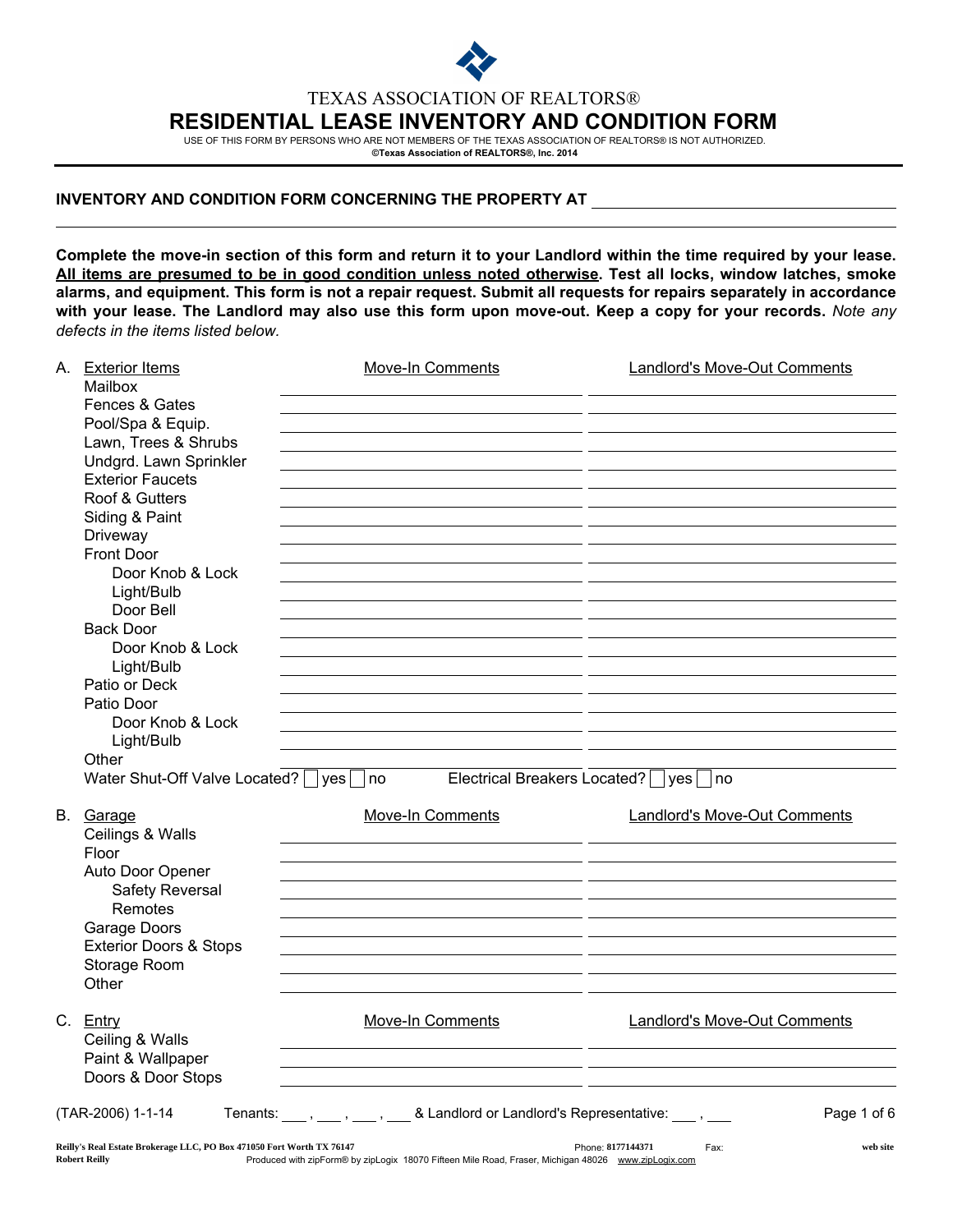|                                                                                                                                                                                                                                                                                                                                                          | Move-In Comments        | <b>Landlord's Move-Out Comments</b>                                        |  |  |
|----------------------------------------------------------------------------------------------------------------------------------------------------------------------------------------------------------------------------------------------------------------------------------------------------------------------------------------------------------|-------------------------|----------------------------------------------------------------------------|--|--|
| Door Locks & Knobs<br>Flooring<br><b>Light Fixtures</b><br>Windows & Screens<br><b>Window Latches</b><br>Plugs & Switches<br><b>Closet Shelves &amp; Rods</b><br>Other                                                                                                                                                                                   |                         |                                                                            |  |  |
| D. Living Room<br>Ceiling & Walls<br>Paint & Wallpaper<br>Doors & Door Stops<br>Door Locks & Knobs<br>Flooring<br>Lights & Ceiling Fans<br>Windows & Screens<br><b>Window Latches</b><br>Drapes/Blinds/Shutters<br>Plugs & Switches<br>Cabinets<br>Fireplace<br>Other                                                                                    | <b>Move-In Comments</b> | <b>Landlord's Move-Out Comments</b><br><b>Landlord's Move-Out Comments</b> |  |  |
| Е.<br>Dining Room<br>Ceiling & Walls<br>Paint & Wallpaper<br>Doors & Door Stops<br>Door Locks & Knobs<br>Flooring<br>Lights & Ceiling Fans<br>Windows & Screens<br><b>Window Latches</b><br>Drapes/Blinds/Shutters<br>Plugs & Switches<br>Cabinets<br>Other                                                                                              | <b>Move-In Comments</b> |                                                                            |  |  |
| F.<br>Kitchen & Breakfast<br>Ceiling & Walls<br>Paint & Wallpaper<br>Doors & Door Stops<br>Door Locks & Knobs<br>Flooring<br>Lights & Ceiling Fans<br>Windows & Screens<br><b>Window Latches</b><br>Drapes/Blinds/Shutters<br>Plugs & Switches<br>Pantry & Shelves<br><b>Cabinets &amp; Handles</b><br>Drawers & Handles<br>Countertops<br>Range/Cooktop | <b>Move-In Comments</b> | Landlord's Move-Out Comments                                               |  |  |

(TAR-2006) 1-1-14 Tenants: , , , & Landlord or Landlord's Representative: , Page 2 of 6 Produced with zipForm® by zipLogix 18070 Fifteen Mile Road, Fraser, Michigan 48026 www.zipLogix.com **web site** web site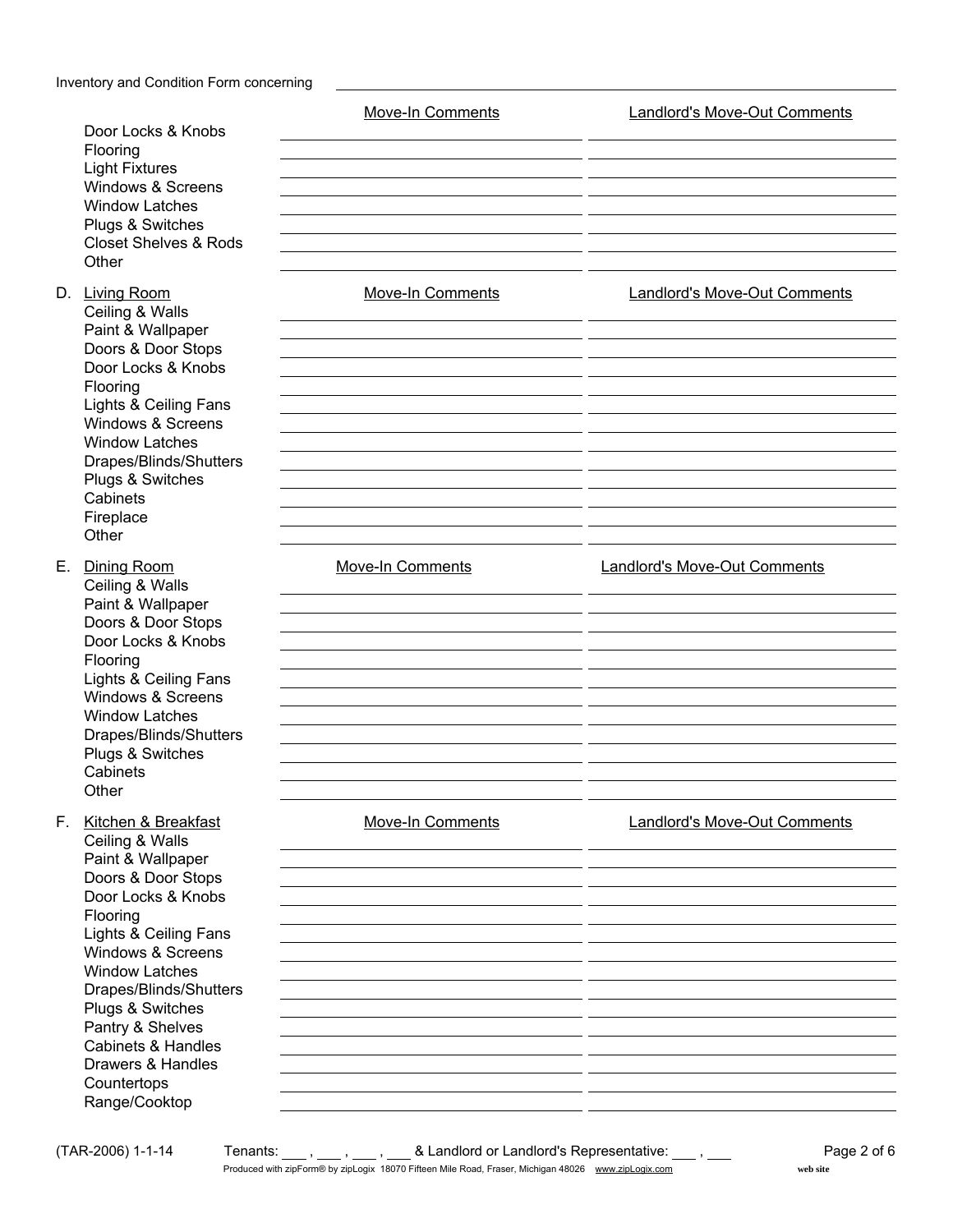|    | Microwave<br>Dishwasher<br>Oven<br>Racks & Knobs<br>Broiler & Pan<br>Light Cover & Bulb<br>Vent Hood<br>Light & Fan<br>Filter<br>Garbage Disposer<br>Sink & Faucet<br>Refrigerator<br><b>Shelves &amp; Drawers</b><br>Light Cover & Bulb<br>Other                                                                                | <b>Move-In Comments</b> | Landlord's Move-Out Comments        |
|----|----------------------------------------------------------------------------------------------------------------------------------------------------------------------------------------------------------------------------------------------------------------------------------------------------------------------------------|-------------------------|-------------------------------------|
|    | G. Halls<br>Ceiling & Walls<br>Paint & Wallpaper<br>Doors & Door Stops<br>Door Locks & Knobs<br>Flooring<br><b>Light Fixtures</b><br>Plugs & Switches<br><b>Closet Shelves &amp; Rods</b><br>Cabinets<br>Other                                                                                                                   | <b>Move-In Comments</b> | <b>Landlord's Move-Out Comments</b> |
|    | H. Family Room<br>Ceiling & Walls<br>Paint & Wallpaper<br>Doors & Door Stops<br>Door Locks & Knobs<br>Flooring<br>Lights & Ceiling Fans<br><b>Windows &amp; Screens</b><br><b>Window Latches</b><br>Drapes/Blinds/Shutters<br>Plugs & Switches<br><b>Closet Shelves &amp; Rods</b><br>Cabinets<br>Fireplace/Logs/Equip.<br>Other | Move-In Comments        | <b>Landlord's Move-Out Comments</b> |
| I. | Master Bedroom (1)<br>Ceiling & Walls<br>Paint & Wallpaper<br>Doors & Door Stops<br>Door Locks & Knobs<br>Flooring<br>Lights & Ceiling Fans<br>Windows & Screens<br><b>Window Latches</b><br>Drapes/Blinds/Shutters                                                                                                              | Move-In Comments        | <b>Landlord's Move-Out Comments</b> |

(TAR-2006) 1-1-14 Tenants: , , , & Landlord or Landlord's Representative: , Page 3 of 6 Produced with zipForm® by zipLogix 18070 Fifteen Mile Road, Fraser, Michigan 48026 www.zipLogix.com **web site** web site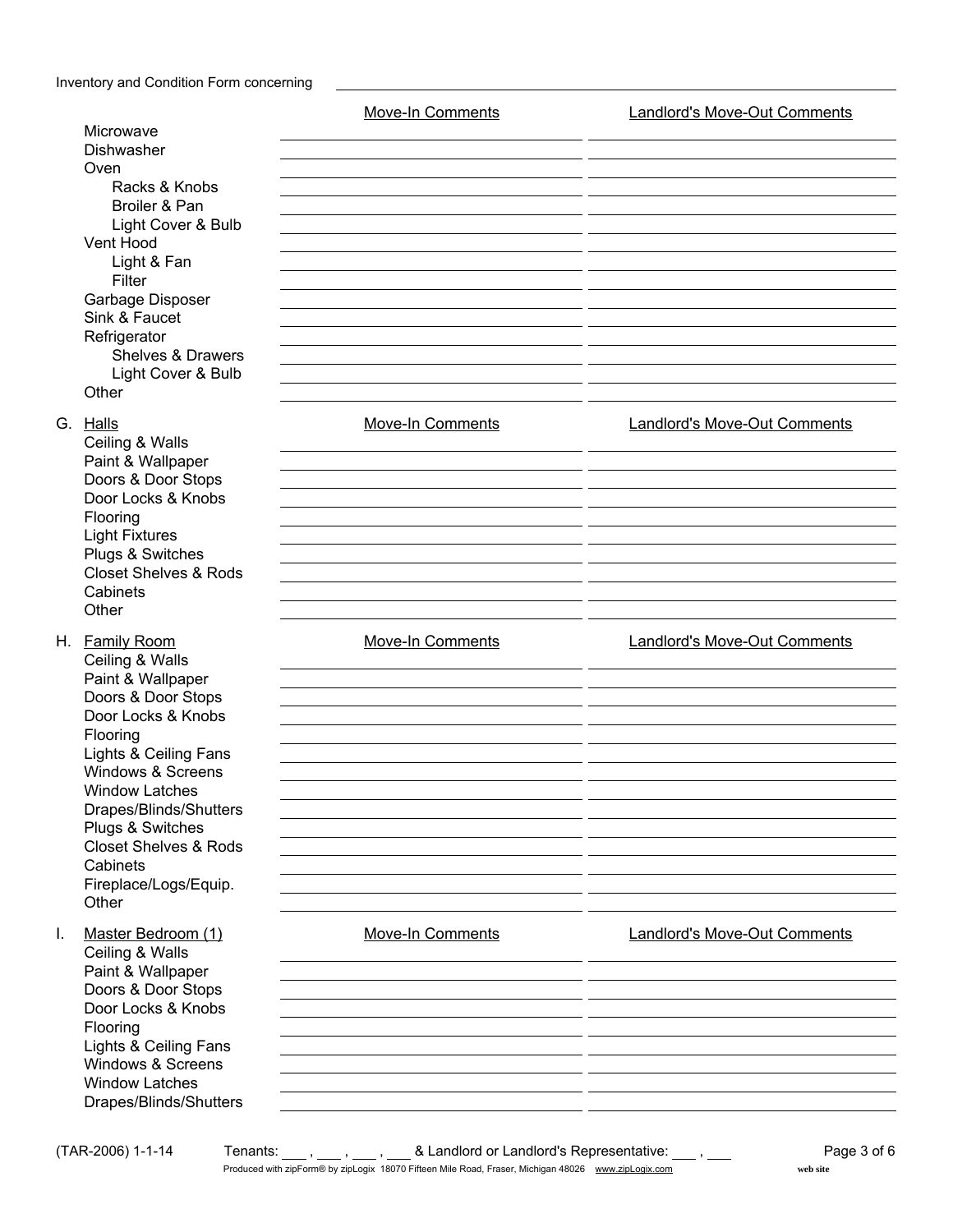| Plugs & Switches<br><b>Closet Shelves &amp; Rods</b><br>Cabinets                                                                                                                                                                                                                                                                                                                                                                                     |                                                                                                                                                                                                                                                                                                         | <b>Move-In Comments</b> | <b>Landlord's Move-Out Comments</b> |  |  |
|------------------------------------------------------------------------------------------------------------------------------------------------------------------------------------------------------------------------------------------------------------------------------------------------------------------------------------------------------------------------------------------------------------------------------------------------------|---------------------------------------------------------------------------------------------------------------------------------------------------------------------------------------------------------------------------------------------------------------------------------------------------------|-------------------------|-------------------------------------|--|--|
| J.                                                                                                                                                                                                                                                                                                                                                                                                                                                   | Other                                                                                                                                                                                                                                                                                                   | <b>Move-In Comments</b> | <b>Landlord's Move-Out Comments</b> |  |  |
| Master Bathroom (1)<br>Ceiling & Walls<br>Paint & Wallpaper<br>Doors/Locks/Knobs/Stops<br>Flooring<br>Lights & Fans<br>Windows & Screens<br><b>Window Latches</b><br>Drapes/Blinds/Shutters<br>Plugs & Switches<br><b>Closet Shelves &amp; Rods</b><br><b>Cabinets &amp; Handles</b><br>Countertops<br>Sinks & Faucets<br>Tub/Shower & Faucets<br>Toilet/Lid/Seat/Paper Hldr.<br><b>Heaters &amp; Exhaust Fans</b><br><b>Towel Fixtures</b><br>Other |                                                                                                                                                                                                                                                                                                         |                         |                                     |  |  |
|                                                                                                                                                                                                                                                                                                                                                                                                                                                      | K. Bedroom (2)<br>Ceiling & Walls<br>Paint & Wallpaper<br>Doors & Door Stops<br>Door Locks & Knobs<br>Flooring<br>Lights & Ceiling Fans<br><b>Windows &amp; Screens</b><br><b>Window Latches</b><br>Drapes/Blinds/Shutters<br>Plugs & Switches<br><b>Closet Shelves &amp; Rods</b><br>Cabinets<br>Other | <b>Move-In Comments</b> | <b>Landlord's Move-Out Comments</b> |  |  |
| L.                                                                                                                                                                                                                                                                                                                                                                                                                                                   | Bedroom (3)<br>Ceiling & Walls<br>Paint & Wallpaper<br>Doors & Door Stops<br>Door Locks & Knobs<br>Flooring<br>Lights & Ceiling Fans<br>Windows & Screens<br><b>Window Latches</b><br>Drapes/Blinds/Shutters<br>Plugs & Switches<br><b>Closet Shelves &amp; Rods</b><br>Cabinets<br>Other               | <b>Move-In Comments</b> | <b>Landlord's Move-Out Comments</b> |  |  |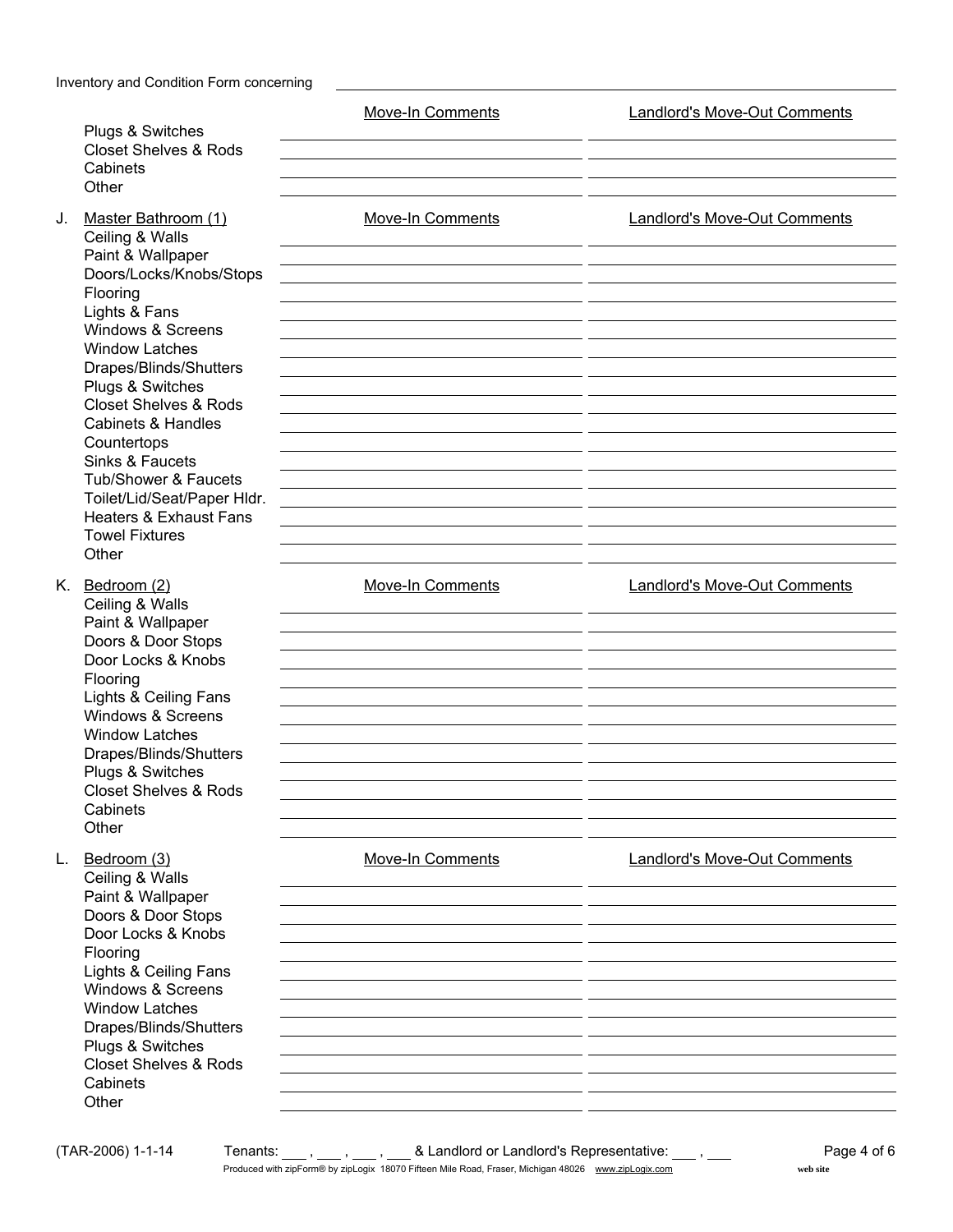| M. Bedroom (4)<br>Ceiling & Walls<br>Paint & Wallpaper<br>Doors & Door Stops<br>Door Locks & Knobs<br>Flooring<br>Lights & Ceiling Fans<br>Windows & Screens<br><b>Window Latches</b><br>Drapes/Blinds/Shutters<br>Plugs & Switches<br><b>Closet Shelves &amp; Rods</b><br>Cabinets<br>Other                                                                                                                                                                        | <b>Move-In Comments</b> | <b>Landlord's Move-Out Comments</b> |
|---------------------------------------------------------------------------------------------------------------------------------------------------------------------------------------------------------------------------------------------------------------------------------------------------------------------------------------------------------------------------------------------------------------------------------------------------------------------|-------------------------|-------------------------------------|
| N. Bathroom (2)<br>Ceiling & Walls<br>Paint & Wallpaper<br>Doors/Locks/Knobs/Stops<br>Flooring<br><b>Light Fixtures</b><br>Windows & Screens<br><b>Window Latches</b><br>Drapes/Blinds/Shutters<br>Plugs & Switches<br><b>Closet Shelves &amp; Rods</b><br><b>Cabinets &amp; Handles</b><br>Countertops<br>Sinks & Faucets<br>Tub/Shower & Faucets<br>Toilet/Lid/Seat/Paper Hldr.<br><b>Heaters &amp; Exhaust Fans</b><br><b>Towel Fixtures</b><br>Other            | <b>Move-In Comments</b> | <b>Landlord's Move-Out Comments</b> |
| O. Bathroom (3)<br>Ceiling & Walls<br>Paint & Wallpaper<br>Doors/Locks/Knobs/Stops<br>Flooring<br><b>Light Fixtures</b><br>Windows & Screens<br><b>Window Latches</b><br>Drapes/Blinds/Shutters<br>Plugs & Switches<br><b>Closet Shelves &amp; Rods</b><br><b>Cabinets &amp; Handles</b><br>Countertops<br>Sinks & Faucets<br><b>Tub/Shower &amp; Faucets</b><br>Toilet/Lid/Seat/Paper Hldr.<br><b>Heaters &amp; Exhaust Fans</b><br><b>Towel Fixtures</b><br>Other | <b>Move-In Comments</b> | Landlord's Move-Out Comments        |